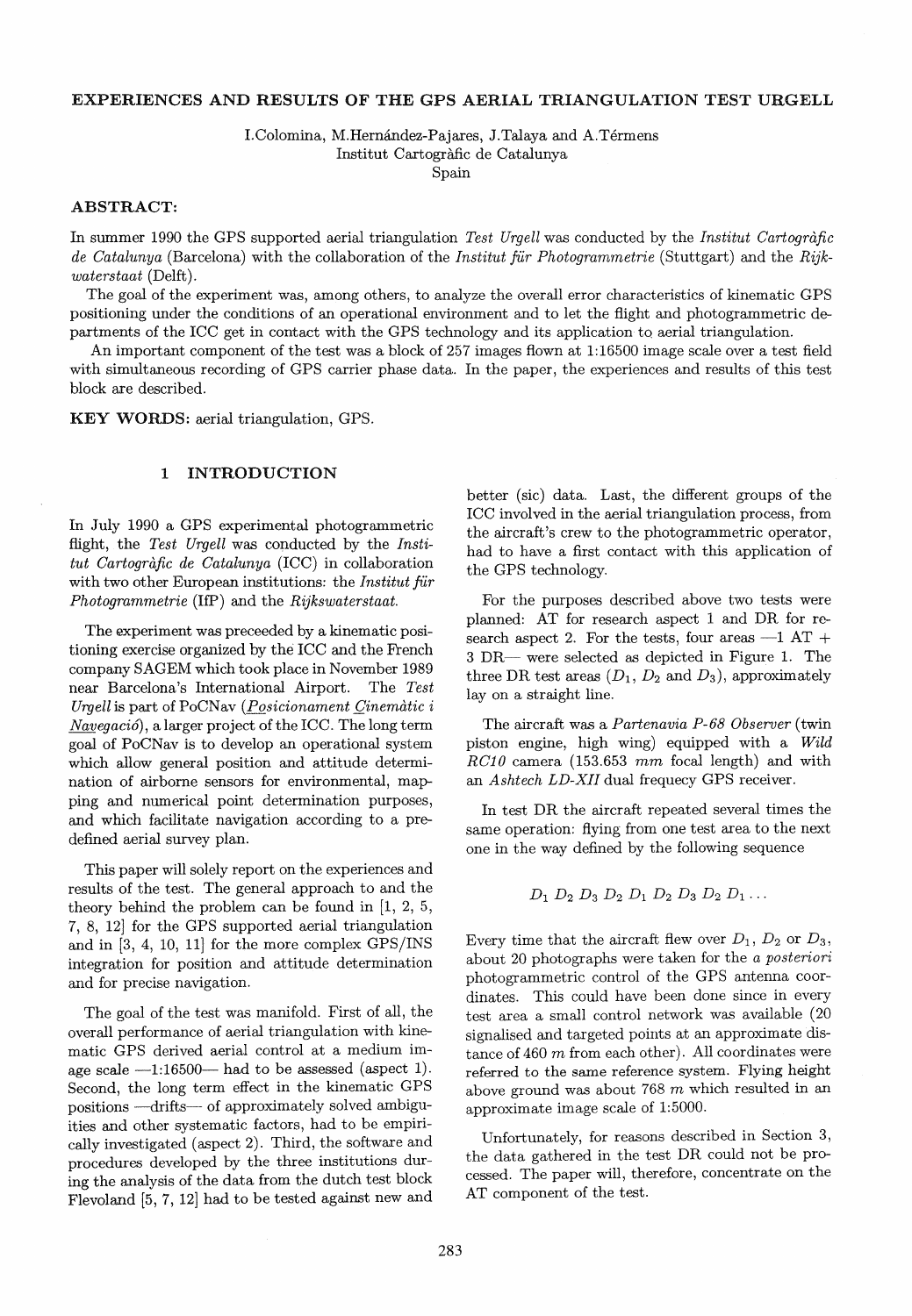

Figure 1: Test areas as of the original plans.

# 2 THE URGELL AT TEST BLOCK

The AT test block is a standard test block constituted by a high precision terrestrial network whose points can be used either as control or check points, by a photogrammetric network and by the kinematic GPS aerial control observations.

# 2.1 Terrestrial control network

In the AT area a three dimensional network of 66 points was observed by the ICC and the HP with *Ashtech* receivers. The network was established in two steps.

First, a basic network of 10 points and 31 difference vectors were observed and adjusted. In a second densification step, 338 difference vectors were observed. The overal precision of the so obtained network is 1.67 *cm.* 

The coordinates were further transformed from the WGS84 reference system into a Iocal horizon cartesian reference system.

### 2.2 Antenna-receiver-camera set-up

Since the ICC's *Partenavia* is a high wing aircraft, in order to avoid satellite oclusions by the propellers, a 1.20  $m$  height mast was constructed. The antenna, a single frequency *Adams-Russell AN-712,* was screwed on top of the mast. In the last set-up configuration there was a filter provided by *Ashtech-SAGEM* between the antenna and the receiver.

The receiver was powered by an independent battery so oscillations or other disturbances in the aircraft 's power supply could not perturbate the phase observations. Carrier phase data was recorded once per second into a PC *GRiDCASE 1530.* The *LD-XII*  receiver had the photogrammetric camera input  $-a$ ,n event marker- option which was fed by a photodiode instalied in the camera. The photodiode provided time signals for the instant of maximum aperture with a sincronization accuracy better than 1 *ms* when the shutter was released at 1/800 *s.* 

The offset between the camera projection center and the antenna phase center was measured and computed after each flight session [9]; i.e., the navigator had the freedom to maneuver the camera before the first photograph was taken, then the camera was held fixed until the vector offset was measured.

In short, with the exception of the mast, this was a similar set-up to that used in the Flevoland test (see [5, 7, 12]).

#### 2.3 Experiment design: photogrammetry

The main block parameters are given in Table 1. A layout of the block is depicted in Figure 2.

The photogrammetric block AT was designed as a standard block of 9 strips  $(60\% \times 60\%$  overlap, 25 images per strip) with the addition of 3 cross strips (11 images per strip) as suggested in [2] and with the setting of the nominal overlaps to  $65\%$  in order to guarantee a final 60% since the camera was held fixed after the first photograph and since only smooth maneuvers were allowed to the pilot.

All control/check and tie points were originally targeted.

#### 2.4 Experiment design: GPS

A reference receiver was set up on the center of the AT test area, 60 *Km* away from the airport. The original plans were to solve the ambiguities on the ground and compute the trajectory of the aircraft hopping that no 10ss of lock will occur during the flight.

In order to initiate the kinematic observation the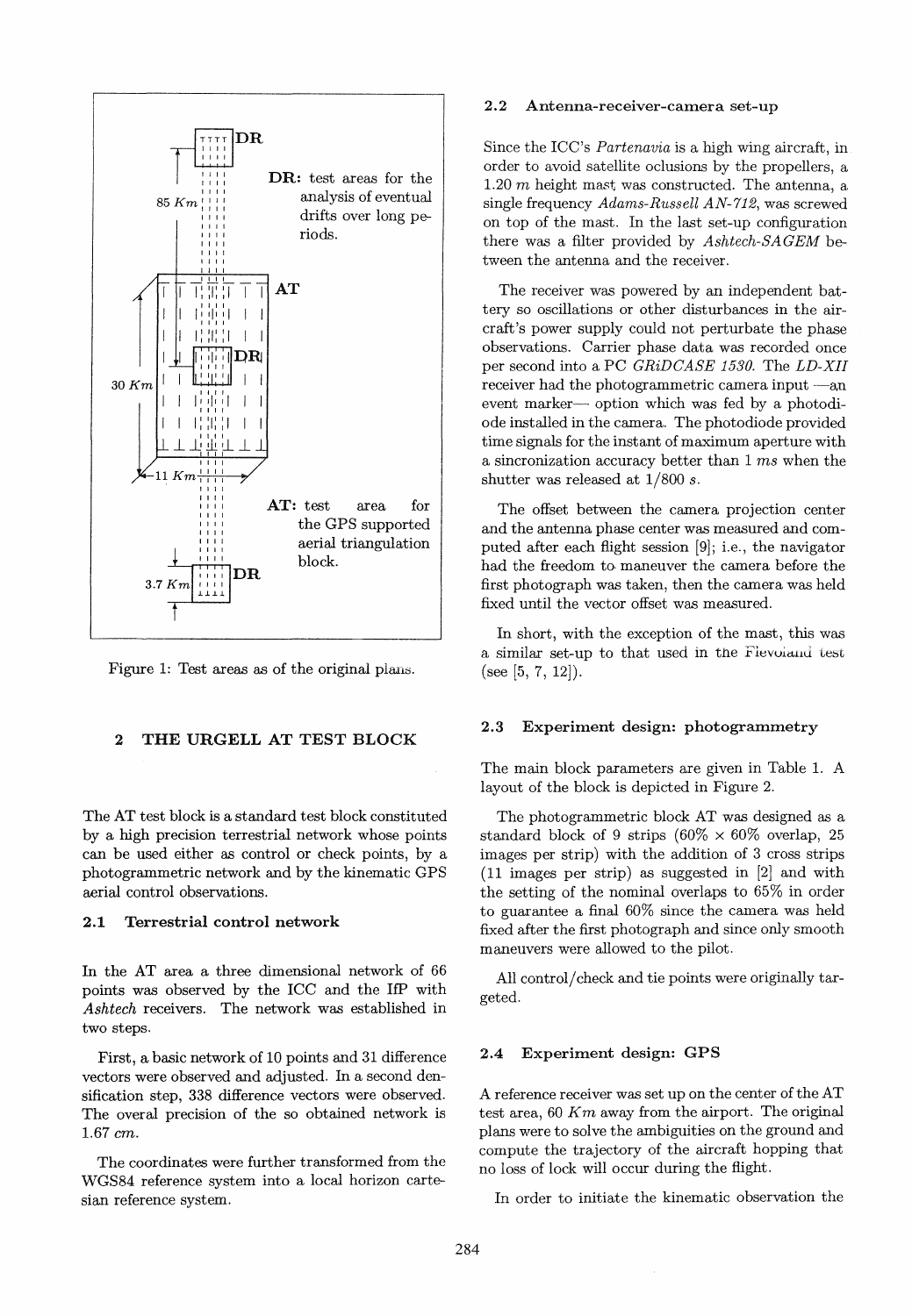| $\overline{C}$   | WILD RC10       | $n_{\rm s}$ | 207                              | $\overline{C}$   | camera type                | $n_{s}$  | n. of sig. points       |
|------------------|-----------------|-------------|----------------------------------|------------------|----------------------------|----------|-------------------------|
|                  |                 | $n_a$       | 1138                             |                  |                            | $n_a$    | id. pugged tie points   |
| $\boldsymbol{f}$ | $153.653 \, mm$ | $n_t$       | 1202                             | $\boldsymbol{f}$ | focal lenght               | $n_{t}$  | total n. points         |
| $h_g$            | 2535 m          |             |                                  | $h_g$            | flying h.ab.ground         |          |                         |
| S                | 1:16500         | $n_{qo}$    | $3 \times 257$                   | $\boldsymbol{s}$ | photo scale                | $n_{go}$ | n. GPS obs.             |
| $\boldsymbol{v}$ | 265 Km/h        | $n_{DP}$    | 14                               | $\boldsymbol{v}$ | airplane speed             | $n_{DP}$ | id. drift par. sets     |
| $\,p\,$          | 65%             |             |                                  | $\boldsymbol{p}$ | forward overlap            |          |                         |
| $\it q$          | 65%             |             | Control points                   | q                | side overlap               |          |                         |
|                  |                 |             | $n_{HV}$ + $n_V$                 |                  |                            | $n_{HV}$ | num. full control p.    |
| $n_i$            | 257             | I           | $4 + 0$                          | $n_i$            | id. images                 | $n_V$    | id. vertical c.p.       |
| $n_{AP}$         | 3               | п           | $4+$<br>$\overline{2}$           | $n_{AP}$         | id. AP sets                |          |                         |
| n <sub>2</sub>   | $9 + 3$         | Ш           | $4 + 4$                          | $n_{\rm s}$      | id. strips                 |          |                         |
| $n_{is}$         | $25 - 11$       | IV          | $4 + 14$                         | $n_{is}$         | id. photos/strip           |          |                         |
| t                | 17s             | v           | $4+16$                           | t                | time between exp.          |          |                         |
|                  |                 | $\sigma$    | $1.63 \, cm$                     |                  |                            | $\sigma$ | $\sigma$ control points |
| $n_{po}$         | $2\times7894$   |             |                                  | $n_{po}$         | num. of photo obs.         |          |                         |
| $\sigma_s$       | $2-20 \,\mu m$  |             | Check-points                     | $\sigma_s$       | $\sigma$ signalized points |          |                         |
| $\sigma_a$       | $2-20 \,\mu m$  |             | $n_{HV}+n_H$                     | $\sigma_a$       | $\sigma$ pugged points     | $n_{HV}$ | number full ch.p.       |
| $m_p$            | 6.57            | I           | $55 + 0$                         | $m_p$            | obs./point                 | $n_H$    | id. horizontal ch.p.    |
| $m_i$            | 30.72           | п           | $53+$<br>$\overline{\mathbf{2}}$ | $,m_i$           | obs./image                 |          |                         |
|                  |                 | III         | $51 + 4$                         |                  |                            |          |                         |
|                  |                 | IV          | $41 + 14$                        |                  |                            |          |                         |
|                  |                 | $\bf{V}$    | $39 + 16$                        |                  |                            |          |                         |
|                  |                 |             |                                  |                  |                            |          |                         |

Table 1: Main parameters of the block AT.

reference receiver and the airbome receiver remained stationary for about one hour to solve the initial ambiguities.

Once the aircraft took off it smoothly climbed to the desired height describing eircles to avoid bank angles greater than  $5^{\circ}$  that could cause a loss of lock. All this maneuvers were possible because the airport selected (Reus) had a moderate traffic, this could not be done in Barcelona's International Airport.

The turns between strips were also very smooth avoiding inclinations greater than *50.* 

The maneuvering within the strips was also restricted. (Recall that the overlap between strips was designed to account for that restriction.) Finally the landing was done avoiding bank angles again greater than the above mentioned *50* and whenever possible another static observation was done.

## 3 EXPERIENCES

The realization of the *Test Urgell* was affected by a number of unexpected difficulties which ruined most of the project. Actually, only results of a low accuracy and therefore of a questionable value for the photogrammetric community could be obtained. Since, however, anyone who is conducting a similar test may

Oe affected by similar problems it is worth listing them.

*Receiver sensitivity to radio sources.* It was soon discovered that every time that the pilot (frequeneies' range: 117.975 - 136.000 *MHz)* communicated with the traffic controlers all satellites were lost. After many checks and once the manufacturer accepted that the receiver itself was to blame, he provided a filter which solved the problem. The experiment could be further continued, however, after many wasted flying hours and with the GPS window already shifted too early in the morning.

*Receiver sensitivity to bank angles.* Over the whole experiment the bank angles reached when changing from one strip to the next were carefully kept to a minimum  $( $5^{\circ}$ ). Again, lock to some satellites with$ an elevation angle greater than  $15^{\circ}$  was lost. In this case, multipath effects due to the situation of the GPS antenna 1.2  $m$  above the aircraft's fuselage might have had an influence. Similar preliminary tests made with the new generation of  $Ashtech P-XII$  receivers show a much more robust behavior and therefore indicate that the *LD-XII* receiver was again to blame.

This last problem was present in both AT and DR tests. Thanks to the introduction of drift nuissance parameters in the combined adjustment the data gathered for the AT could be processed as de-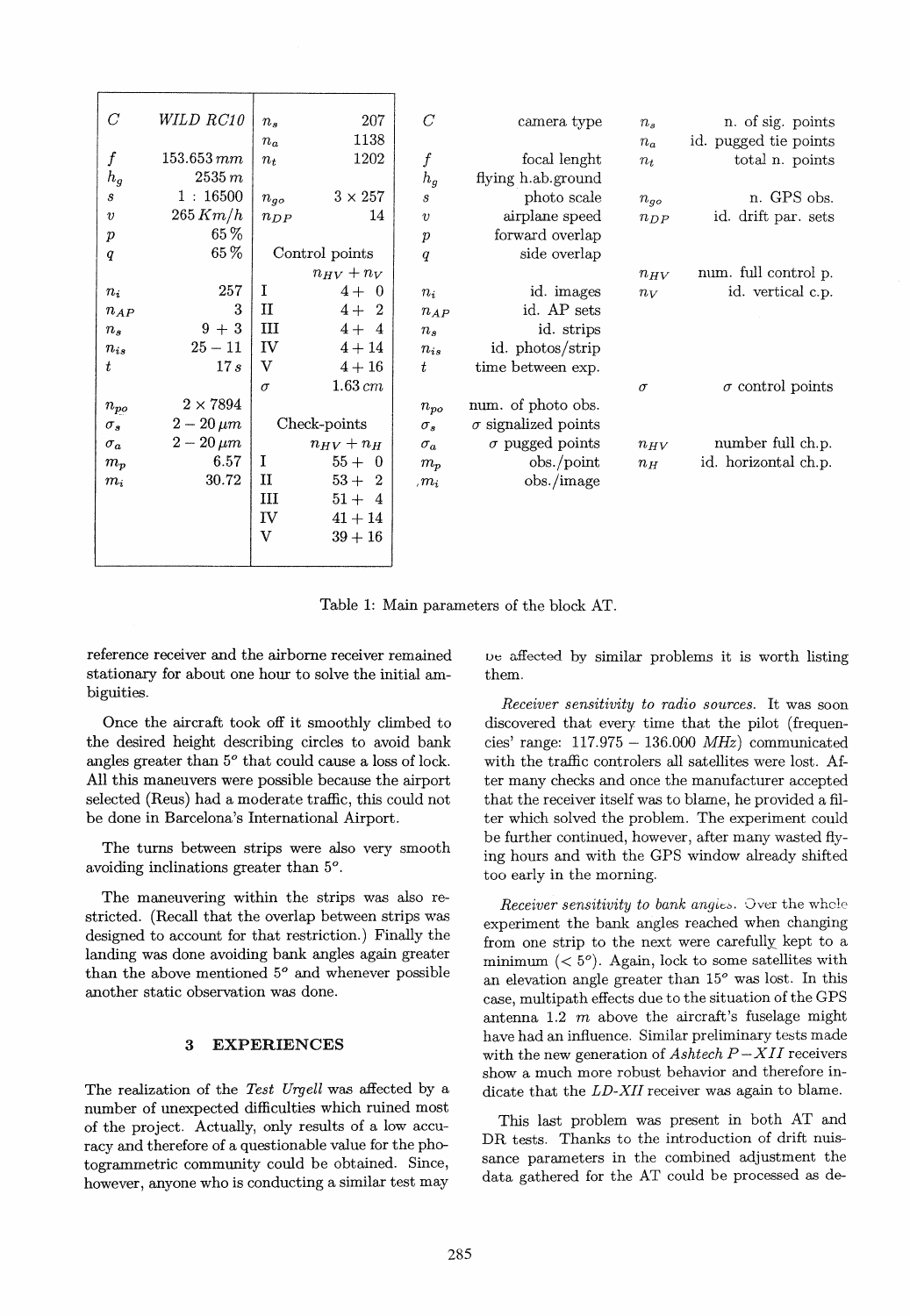

Figure 2: General layout of the block  $(\triangle:$  control point,  $\bullet$ : projection center).

#### scribed in the next sections.

*Receiver sensitivity to high peak accelerations.* During the realization of the DR test strong air turbulences were found in the vicinity of some mountain ranges. In several ocassions this resulted again in a totalloss of lock to the GPS satellites. (Contrary to the AT test, continous tracking of four satellites at least was essential for the DR test.)

*Image quality.* Since the exposure time was *1/800 s,* the diafragm was opened to its maximum (4). This unsual aperture for the ICC's  $RC-10$  resulted in blurred images.

The identification of the targets for the tie points (207!) was just impossible and for the control/check points extremely difficult. In addition to the original identification by means of "punched" orthophotomaps, all control/check points had to be revisited -5 of them could either not be measured or rejected as identification gross errors in a previous conventional bundle block adjustment without GPS aerial control. Thus, the accuracy of the photogrammetric observations was very low. For each particular observation the operator made a guess on its precision which gave *apriori* standard deviations ranging from 2 to 20  $\mu$ m. This low precision is the decisive factor influencing the results reported in Table 3 and Table 4.

## DATA PROCESSING

All GPS data has been processed using the *Ashtech*  GPPS software. For the rest of the data processing, network adjustments of one type or another (terrestrial control network adjustment, conventional bundle block adjustment, combined GPS and bundle adjustment), the GeoTeX/ACX software [6] has been used.

## 4.1 Processing of the GPS observations

Since the signal was lost several times (see Section 3) it was not possible to process the data as it was originally planned, so the data were divided into 14 independent data sets. Each data set contained the data recorded for both receivers during the fiight of one strip. Due to a loss of lock within the strips 4 and 11, the corresponding data were subdivided into four subsets 4.1, 4.2, 11.1 and 11.2.

Coordinates for each data set thereof were computed independently following the approach described in [7, 8]; that is, amounts closest as possible to the true ambiguities are estimated for a specific epoch at each data set.

"as dosest as possible" means either one of the following alternatives:

- solving the initial static baseline between the static receiver and the airborne receiver;
- with the help of the orientation elements of one photograph and the antenna offset vector (In the *Test Urgell* the orientation elements were computed taking as control points nearly the whole terrestrial network. This is not tricky since eventual errors so introduced will be accounted for in the combined adjustment.);
- using pseudorange observations.

"specific epoch" means either

- at the beginning, during the static measurement;
- or given a projection center, at the time of the nearest GPS data epoch.

Since the antenna was a single frequency one the data processed were LI carrier phase observations.

The trajectory of the aircraft was computed using *Ashtech's* GPPS. The files containing the GPS data sets, however, could not be directly used as input files. In order to avoid small uncorrected cycle slips, fiags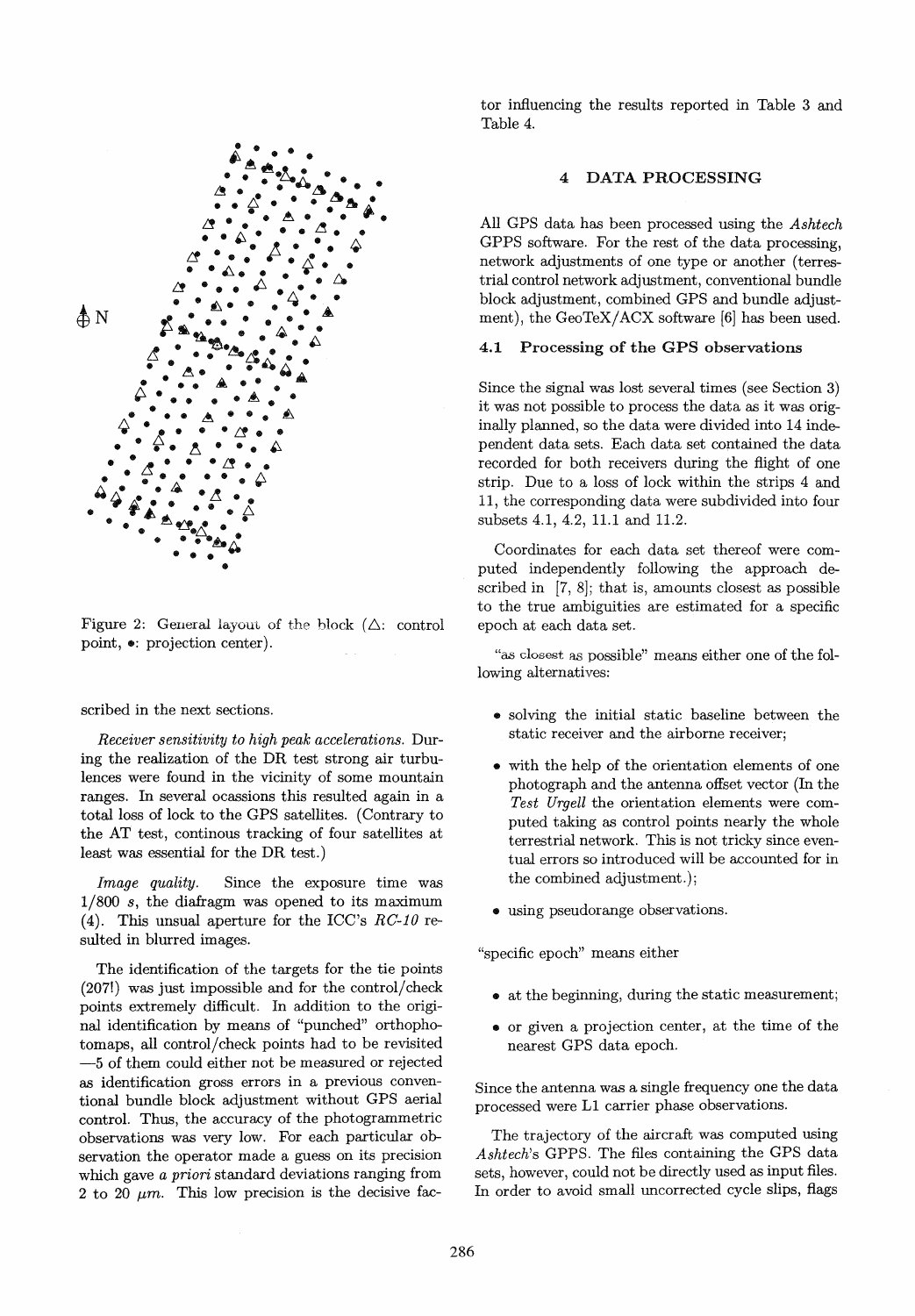referring to satellite health had to be changed. The antenna positions at the exposure instants were linearly interpolated between the positions of the nearest GPS epochs.

# 4.2 Processing of the photogrammetric observations

Photogrammetric observations were adjusted twice.

First a previous conventional bundle block adjustment without GPS aerial control was processed to compute projection centers for the GPS kinematic processing and to eliminate gross errors from the photogrammetric observations. There were 7627 photogrammetric observations (average of 30.72 observations per image). At this step, 5 terrestrial control points were rejected due to wrong identification on the images.

After the GPS data processing, a combined bundle block adjustment was computed. There was the same number of photogrammetric observations, 3 sets of additional self-calibration parameters (Ebner's 12 orthogonal parameter set), 254 GPS aerial control observations and 14 sets of linear drift parameters; different control and check point configurations were used (see Section 5.2).

#### 5 RESULTS

### 5.1 Empirical accuracy of GPS positioning

The projection centers of the photographs computed by aerial triangulation were used for testing the projection centers given by the GPS data. The results are summarized in Table 2 where the root mean square values of the differences between both solutions are shown.

Note the differences between Table 2 and Table 3, which show the existence of drifts in the GPS aerial control.

#### 5.2 Ground control configurations

Five different ground control configurations have been considered. Each ground control set consists of 4 horizontal and vertical control points located at the block corners and:

- no other control points (AT-I, Figure 3);
- 2 vertical control points located at the block border, at the ends of the central cross strip (AT-II, Figure 3);

|                |      |      |            | PDOP    |      |  |  |
|----------------|------|------|------------|---------|------|--|--|
| Strip          | X    | Y    | Ζ          | min     | max  |  |  |
|                |      |      |            |         |      |  |  |
| 1              | 0.61 | 1.08 | 0.79       | 4.9     | 5.5  |  |  |
| $\overline{2}$ | 0.55 | 0.99 | 0.39       | 3.6     | 4.0  |  |  |
| 3              | 0.58 | 1.05 | 0.53       | $3.2\,$ | 10.4 |  |  |
| 4.1            | 0.61 | 0.69 | $\rm 0.37$ | 3.9     | 5.1  |  |  |
| 4.2            | 0.29 | 0.28 | 0.25       | 4.0     | 5.0  |  |  |
| 5              | 0.77 | 0.76 | 0.88       | 6.5     | 38.1 |  |  |
| 6              | 0.85 | 0.48 | 0.37       | 4.6     | 9.8  |  |  |
| 7              | 0.69 | 0.84 | 0.81       | 2.5     | 5.5  |  |  |
| 8              | 0.31 | 0.74 | 0.39       | 3.1     | 4.8  |  |  |
| 9              | 0.70 | 0.65 | 0.42       | 5.2     | 12.8 |  |  |
| 11.1           | 1.75 | 0.92 | 0.66       | 5.3     | 12.3 |  |  |
| 11.2           | 0.24 | 0.41 | 0.41       | 4.6     | 21.6 |  |  |
| 12             | 1.68 | 1.49 | 1.97       | 4.8     | 46.1 |  |  |
| 13             | 1.27 | 0.87 | 0.38       | 5.0     | 5.7  |  |  |

Table 2: r.m.s. of differences at the projection centers between the conventional bundle and GPS determinations (units in meters).

- 4 vertical control points located at the block borders (AT-IH, Figure 3);
- 2 vertical control chains located at the block border, at the ends of the strips (AT-IV, Figure 4), as suggested in [2);
- the configuration AT-IV with the addition of 2 vertical control points at the ends of the central cross strip (AT-V, Figure 4).

The above configurations were selected on the basis of this specific block error behavior and are not intended for the establishment of general minimal ground control patterns.

#### 5.3 Results of the combined adjustment

The results for each one of the five control distribution configurations are shown in Table 4 whose amounts are the differences between coordinates obtained in the adjustment of the terrestrial network and coordinates obtained in the combined adjustment.

In Table 4, in addition to the five control configurations, two different sets of check points,  $F$  and  $I$ , have been used in the empirical evaluations ( $#(F) = 55$ ,  $#(I) = 25$ . *F* stands for the full set of check points available for each specific control version; I stands for  $F$  after removing the check points which lay on the border of the block. The distinction has been made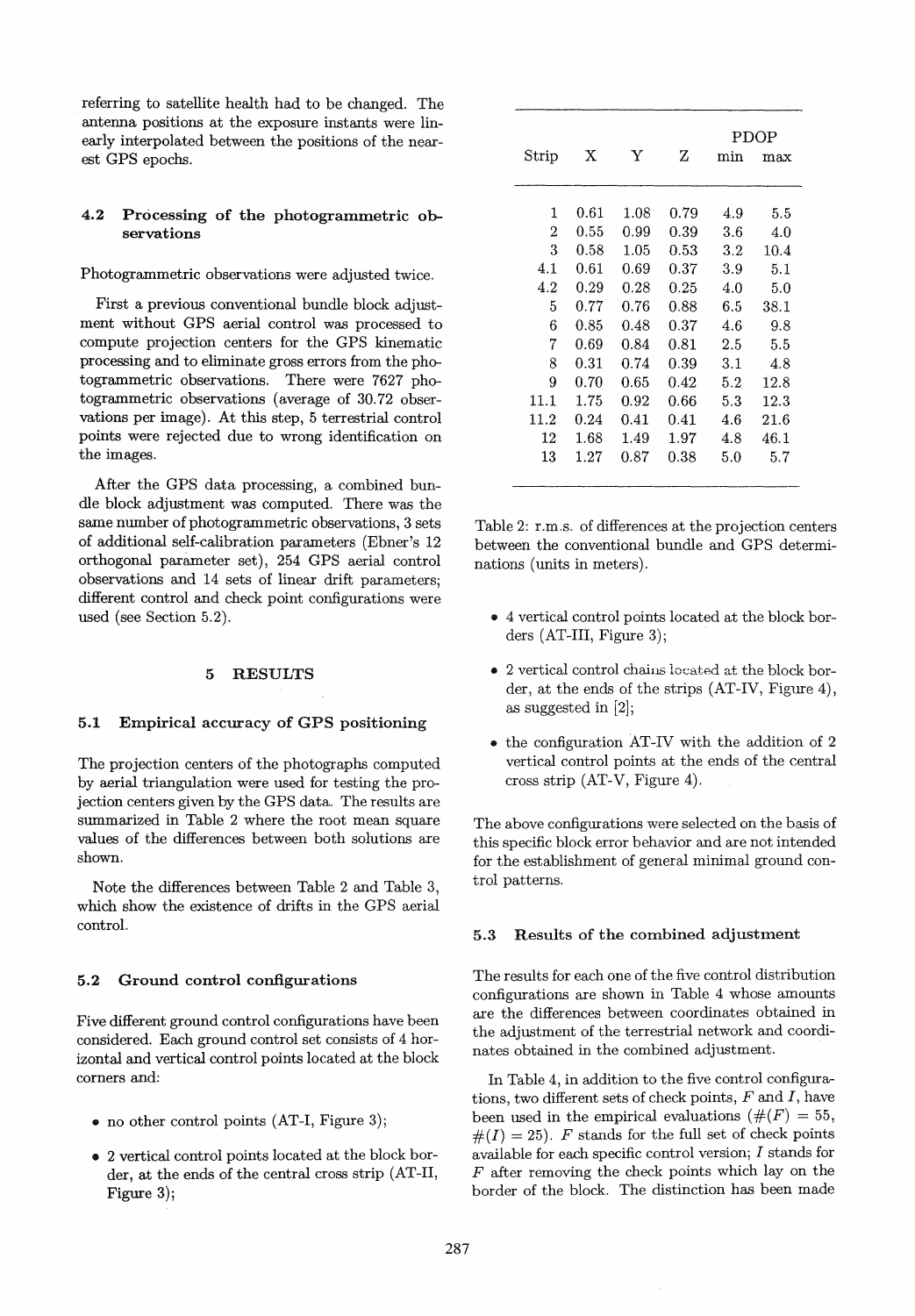

AT-lII

Figure 3: Test block AT control configurations I, II and III ( $\triangle$ : horizontal control,  $\bullet$ : vertical control).

since the largest differences correspond to points in  $F-I.$ 

For the analysis of the results it must be kept in mind that the root mean square value of the photogrammetric residuals,  $r_p$ , is  $r_p \approx 10 \ \mu m$  and that if the mean is taken over the photogrammetric residuals for the check points, then it is  $r_p \approx 13 \ \mu m$ .

Configuration I is affected by large systematic deformations, specially in the height component. These deformations concentrate on the block border. Configuration II is an intermediate one in the sense that there are still large systematic deformations of a similar type.

Configuration III stabilizes, practically, the block geometry. (Further control densification does not substantially contribute to the reduction of systematic effects on the border. ) In spite of everything that happened to the *Test Urgell,* the accuracy potential of kinematic GPS aerial control is shown already in this configuration; for the check points in the interior of the block it holds  $r_V \approx 0.35$  m or, equivalently,  $r_V \approx 0.0138\% \cdot h_g, r_V \approx 21 \ \mu m.$ 

Configuration IV yields similar qualitative results to those of configuration I; again deformations are still present on the border. The results of configuration V are only slightly better than the ones of config-



Figure 4: Test block AT control configurations IV and V  $(\triangle$ : horizontal control,  $\bullet$ : vertical control).

| AT      | GPS aerial control |      |      |  |  |  |
|---------|--------------------|------|------|--|--|--|
| version | X                  | Y    | z    |  |  |  |
| T       | 0.34               | 0.35 | 0.29 |  |  |  |
| TT      | 0.34               | 0.35 | 0.29 |  |  |  |
| Ш       | 0.34               | 0.35 | 0.27 |  |  |  |
| IV      | 0.33               | 0.35 | 0.26 |  |  |  |
| v       | 0.33               | 0.35 | 0.27 |  |  |  |
|         |                    |      |      |  |  |  |

Table 3: Residuals of kinematic GPS aerial control observations in the combined adjustment (units in meters).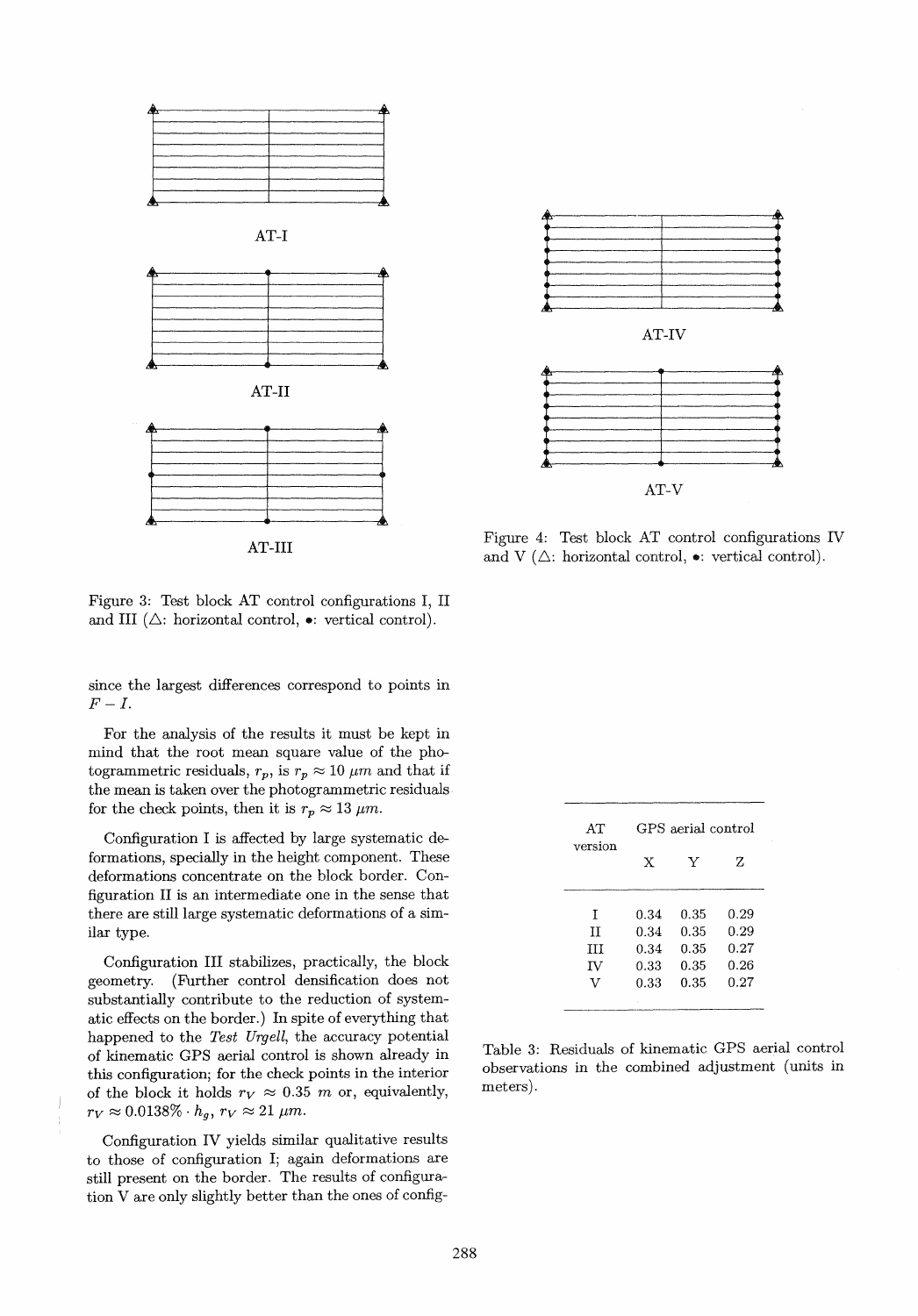| AT<br>version                                                                                             |              | $\boldsymbol{F}$        |              |                          |  | Ι              |                        |            |  |
|-----------------------------------------------------------------------------------------------------------|--------------|-------------------------|--------------|--------------------------|--|----------------|------------------------|------------|--|
|                                                                                                           |              | X                       | $\mathbf{Y}$ | Z                        |  | $- X$          | Y                      | z          |  |
| Ι.                                                                                                        | $\mathbf{r}$ | $\mu$ -.01 .09<br>.35   | .47          | $-.09$<br>.99            |  | $.03-$<br>.43  | $-.04$<br>.45          | .22<br>.72 |  |
| п                                                                                                         | $\mathbf{r}$ | $\mu$ -.00<br>.35       | .09<br>.45   | $-.01$<br>.72            |  | $.03-$<br>.42  | $-.04$<br>.43          | .16<br>.55 |  |
| ш                                                                                                         | $\mathbf{r}$ | $\mu$ -.01 .08<br>- .35 | .45          | $-.14$<br>.53            |  | $.02\,$<br>.42 | $-.04$<br>.43          | .04<br>.35 |  |
| IV                                                                                                        | r            | $\mu$ -.01 .09<br>.32   | .48          | $-.25$<br>.68            |  | $.02\,$        | $-.04$<br>$.42 \t .44$ | .05<br>.35 |  |
| V                                                                                                         | $\mu$<br>r   | .33                     | .47          | $-.01$ .09 $-.10$<br>.45 |  | .02<br>$.42\,$ | $-.04$<br>.42          | .07<br>.30 |  |
| $F$ : all check points included.<br>$\mu$ : mean.<br>$I$ : check points not on the border.<br>$r:$ r.m.s. |              |                         |              |                          |  |                |                        |            |  |

Table 4: Results of the combined adjustment (units in meters).

urations III and IV for the I set and much better than the ones for the set  $F$ , similarly as it happens when adding two vertical control points to configuration 1.

Because of the poor quality of the data it is a risky adventure to go further in the discussion of the results and to draw general conclusions upon them.

#### 6 CONCLUSIONS AND PROSPECTS

No one of the scientific goals set (Section 1) for the test has been achieved because of the adverse circumstances that played havoc against the experiment. In particular, the analysis of the DR data set had to be cancelled. The analysis of the AT data for the I set, however, shows results consistent with the synthetic precision models [2]  $(\sigma_H \approx 2.1 \cdot \sigma_0 \cdot s, \sigma_V \approx 2.3 \cdot \sigma_0 \cdot s).$ 

The ICC's *Partenavia P-68 Ob8erver* is now equipped with the new *Zeiss RMK TOP* aerial metric camera, which allows for a straightforward sincronization with the GPS receivers, and with the new *Ashtech P-XII* dual frequency P-code receiver. (In the preliminary tests the *P-XII* exhibits a much better performance than the *LD-XII.)* 

The next GPS aerial triangulation block will be flown in June 1992 in the frame of a urban cartography project; image scale will be 1:3500, forward overlap 60% and cross overlap 35%; there will be a ground control/check point every  $800 \; m$ .

## 7 ACKNOWLEDGEMENTS

The authors truly thank the collaboration of the many individuals and organizations who participated in the project and point out that no one of the problems that affected the experiment had to do with the contribution of the collaborating institutions .

The design of the experiment was done with the collaboration of P.Frieß of the HP. The modification of the old *Wild RG10* aerial camera for the sincronization with the GPS receiver was done by M.Ausems and T. de Koningh of the *Rijkwaterstaat .* 

I.Guillén (pilot) and J.Martí (navigator) of the ICC Flight Department and R.Miguel and M.Miguel (aircraft's maintenance technicians) of  $M \& S$  Aviació *en General,* were key —and patient— people of the project.

J.Sendra (ENIFOSA) organized the signalization of the test areas in a short time. S. Costa (ENIFOSA), M.Englich and E.Stark (HP) participated in the observation and adjustment of the terrestrial control network. J. Gili *(Escola Tecnica Superior d 'Enginyers de Gamins, Ganals* i *Ports,* Barcelona) determined the PC-antenna offset [9].

The artificial point transfer (PUG) was done by C.Ruiz and the photogrammetric measurements by M.Roman, both of the ICC Cartographic Production Department.

## References

- [1] Ackermann,F.,1987. The use of camera orientation data in photogrammetry - A review. *Photogrammetria,* 42: 19-33.
- [2] Ackermann,F.,1991. Prospects of GPS for aerial triangulation. To be published in *ITG Journal*
- [3] Cannon, M.E., 1991. Airborne GPS/INS with an application to aerotriangulation. Ph.D. dissertation, *UGSE Reports* No. 20040, Department of Surveying Engineering, The University of *Cal*gary, Calgary.
- [4] Colombo, O.L., Peters, M.F., 1992. Precision longrange DGPS for airborne surveys. *GPS World,*   $3(4): 44 - 50.$
- [5] Colomina,I.,1989. Combined adjustment of photogrammetric and GPS data. In: *Schriftenreihe des Instituts für Photogrammetrie,* Universität Stuttgart, Vol. 13, pp. 313-328, Stuttgart.
- [6] Colomina, I., Navarro, J.A., Térmens, A., 1992. GeoTeX: a general point determination system. In: *International Archives of Photogrammetry,*  Vol. 29, Comm. IH.